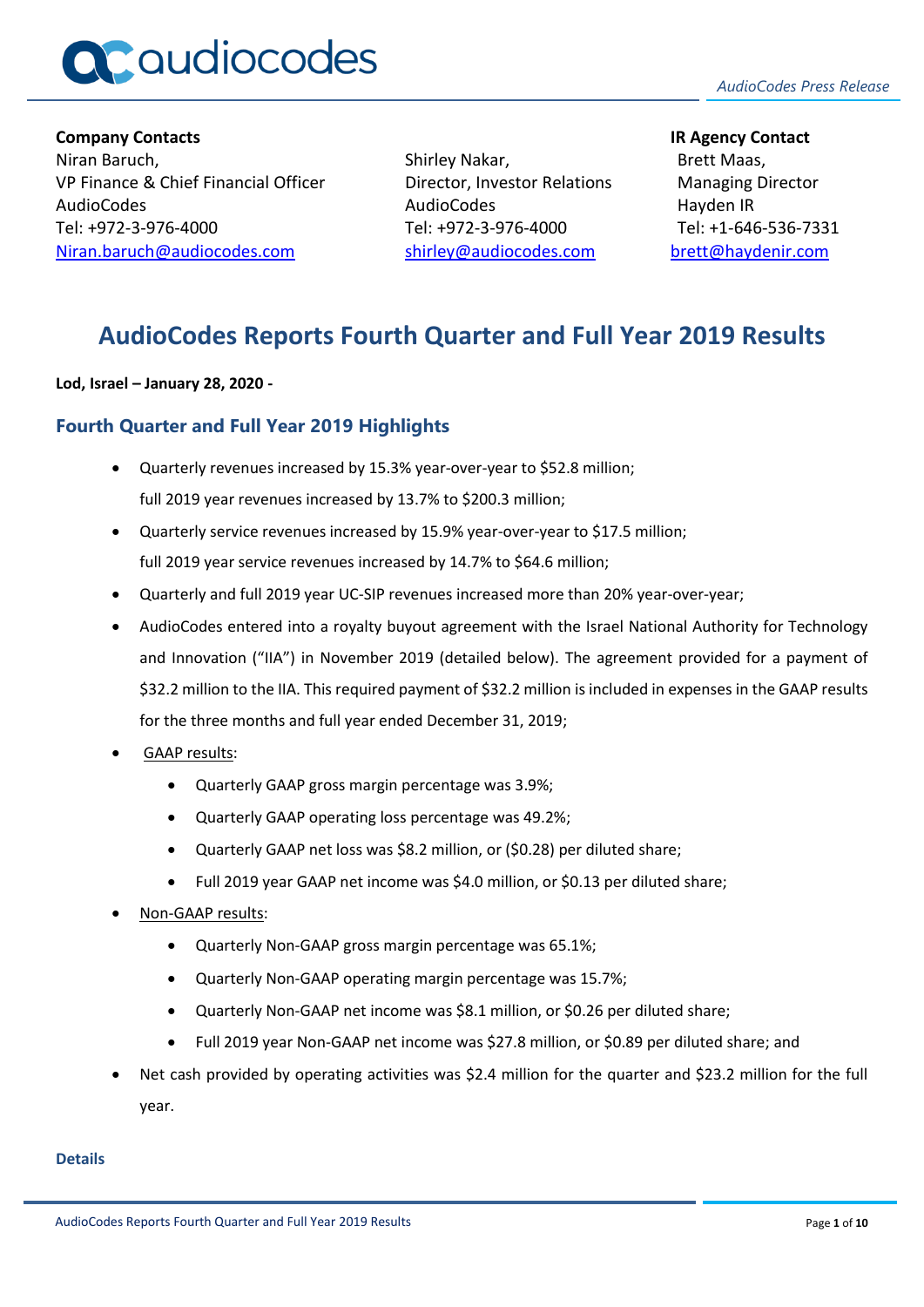**AudioCodes (NASDAQ: AUDC)**, a leading vendor of advanced voice networking and media processing solutions for the digital workplace, today announced financial results for the fourth quarter and full year periods ended December 31, 2019.

Revenues for the fourth quarter of 2019 were \$52.8 million compared to \$51.4 million for the third quarter of 2019 and \$45.8 million for the fourth quarter of 2018. Revenues were \$200.3 million in 2019 compared to \$176.2 million in 2018.

Net loss was \$8.2 million, or (\$0.28) per diluted share, for the fourth quarter of 2019, compared to net income of \$4.5 million, or \$0.15 per diluted share, for the fourth quarter of 2018. Net income in 2019 was \$4.0 million, or \$0.13 per diluted share, compared to \$13.5 million, or \$0.45 per diluted share, in 2018.

On a Non-GAAP basis, net income was \$8.1 million, or \$0.26 per diluted share, for the fourth quarter of 2019 compared to \$6.3 million, or \$0.20 per diluted share, in the fourth quarter last year. Non-GAAP net income in 2019 was \$27.8 million, or \$0.89 per diluted share, compared to \$20.0 million, or \$0.65 per diluted share, in 2018.

Non-GAAP net income excludes: (i) share-based compensation expenses; (ii) amortization expenses related to intangible assets; (iii) expenses related to the payment required to be made pursuant to the royalty buyout agreement announced in November 2019 (detailed below); (iv) expenses or income related to revaluation of an earn-out liability in connection with the acquisition of Active Communications Europe; (v) financial income or expenses related to exchange rate differences in connection with revaluation of assets and liabilities in non-dollar denominated currencies and (vi) non-cash deferred tax expenses (benefit). A reconciliation of net income on a GAAP basis to a non-GAAP basis is provided in the tables that accompany the condensed consolidated financial statements contained in this press release.

As announced in November 2019, the Company and one of its Israeli subsidiaries entered into a royalty buyout agreement (the "Royalty Buyout Agreement") with the Israel National Authority for Technology and Innovation ("IIA") relating to certain grants they had received from the IIA. The contingent net royalty liability to the IIA at the time of the Royalty Buyout Agreement with respect to these grants was approximately \$49 million (the "Debt"), including interest to the date of the Royalty Buyout Agreement. As part of the Royalty Buyout Agreement, the Company agreed to pay approximately \$32.2 million to the IIA (to settle the \$49 million Debt in full) in three annual installments starting in 2019. Pursuant to the Royalty Buyout Agreement, AudioCodes eliminated all royalty obligations related to its future revenues with respect to these grants. The Royalty Buyout Agreement has a positive impact on Non-GAAP gross margin starting in the fourth quarter of 2019 and will have a positive impact on GAAP gross margin starting in the first quarter of 2020. The \$32.2 million expense is included in the GAAP cost of revenuesfor the fourth quarter of 2019 and impacts GAAP results for the three months and full year ended December 31, 2019.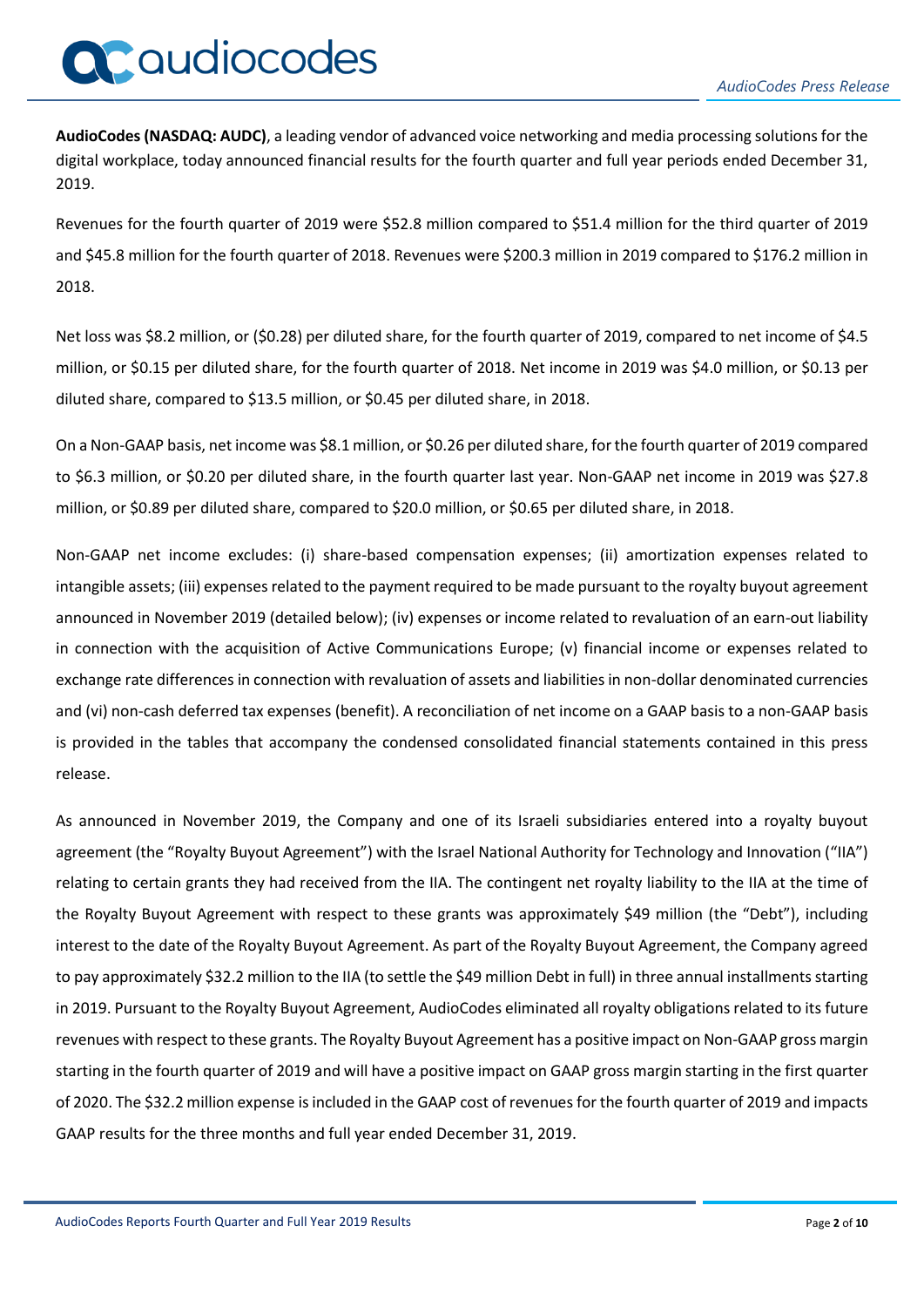

During the fourth quarter of 2019, the Company utilized the deferred tax asset recorded in 2016 and created a new deferred tax asset based on its earnings history and expected future operating results. The total deferred tax asset amounted to \$20.5 million as of December 31, 2019. This deferred tax asset represents the approximate amount of the Company's net operating losses and temporary tax differences that the Company estimates it will utilize over the next few years. GAAP net income for the fourth quarter and full 2019 year reflect the effect of the tax benefit associated with the creation of this deferred tax asset. Non-GAAP net income excludes this non-cash deferred tax benefit.

Net cash provided by operating activities was \$2.4 million for the fourth quarter of 2019 and \$23.2 million for 2019. Both numbers were impacted by the \$10.7 million payment made in December 2019 which was the first installment pursuant to the Royalty Buyout Agreement.

Cash and cash equivalents, long and short-term bank deposits and short-term marketable securities were \$71.9 million as of December 31, 2019 compared to \$65.4 million as of December 31, 2018. The increase in cash and cash equivalents, long and short-term bank deposits and short-term marketable securities was the result of cash provided by operating activities offset, in part, by the use of cash in 2019 for repurchasing of the Company's ordinary shares pursuant to its share repurchase program, payment of cash dividends and the payment related to the first installment pursuant to the Royalty Buyout Agreement.

"We are pleased to report record financial results for the fourth quarter and full year 2019," said Shabtai Adlersberg, President and Chief Executive Officer of AudioCodes.

"The year 2019 ended on a strong note, underscoring strong performance for the full year, our best year ever. Underlining our success is our continued leadership of the Enterprise Voice segment with our voice connectivity solutions, delivery of strong results for our voice networking business, and increased investment in two new developing markets: the meeting space and Voice.ai. Growing our top line revenue by 13.7% year-over-year, the second year in a row of double digit revenue growth, improving non-GAAP annual operating income to 14.1% from 11.7% in the prior year, and growing non-GAAP annual net income by 38.9% compared to 2018, all demonstrate the strength of our Company's performance. A key factor driving this significant growth is the strength in our UC-SIP business which increased more than 20% year-over-year. Our success in growing our UC-SIP business is echoed in a strong industry position and successful execution in the markets we serve."

"In 2019 we continued to invest and develop technologies and solutions in the Voice.ai business unit which has demonstrated success in growing the number of project wins. In the second half of 2019 we have announced the launch of a new effort targeting a set of solutions and devices for the emerging meeting space. Coupling these new technologies with our strong position in the UC and UCaaS markets in the Microsoft Teams and Skype for Business ecosystem should further enhance our ability to expand our business. Looking forward, and based on current business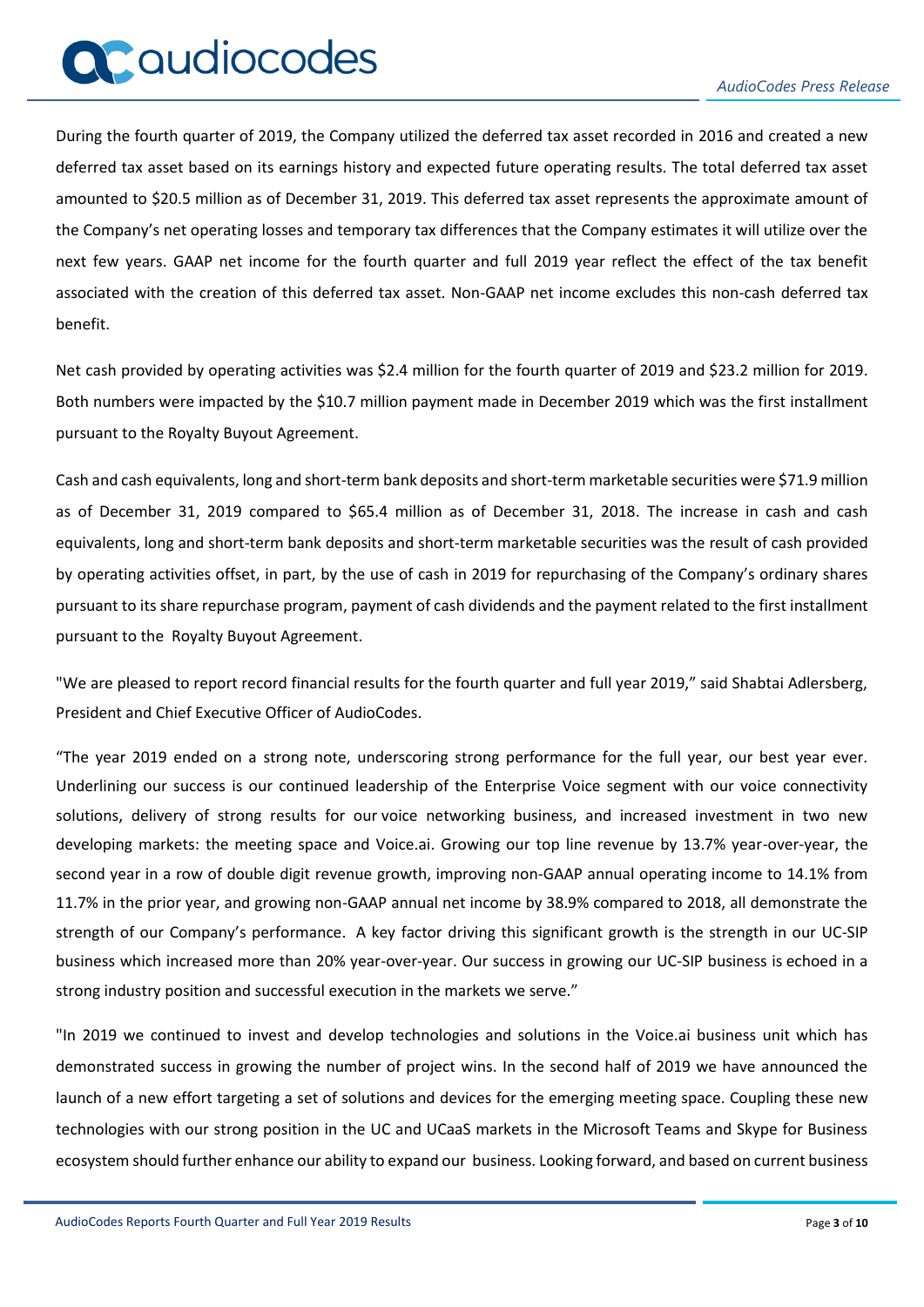

momentum, we are confident in our ability to continue to expand our business in 2020 and beyond. We plan to continue our investment in future offerings, and focus on the return on investment to our shareholders."

#### **Share Buy Back Program and Cash Dividend**

In August 2019, AudioCodes received court approval in Israel to purchase up to an aggregate of \$12 million ("Permitted Amount") of additional ordinary shares pursuant to its share repurchase program. The court approval also permitted AudioCodes to declare a dividend of any part of the Permitted Amount during the approved validity period. This court approval will expire on February 3, 2020.

In December 2019, the Company submitted a new application to the Israeli court, requesting approval of an additional repurchase program for \$12 million of ordinary shares. The application also requested the court to permit AudioCodes to declare a dividend of any part of this amount. The new application was submitted to the court and a decision is expected during February 2020.

#### **Conference Call & Web Cast Information**

AudioCodes will conduct a conference call at 8:30 A.M., Eastern Time today to discuss the Company's fourth quarter and full year of 2019 operating performance, financial results and outlook. Interested parties may participate in the conference call by dialing one the following numbers:

United States Participants: +1 (877) 407-0778

International Participants: +1 (201) 689-8565

The conference call will also be simultaneously webcast. Investors are invited to listen to the call live via webcast at the AudioCodes investor website at<http://www.audiocodes.com/investors-lobby>

#### **Follow AudioCodes' social media channels:**

AudioCodes invites you to join our online community and follow us on: [AudioCodes Voice Blog,](http://blog.audiocodes.com/) [LinkedIn,](http://www.linkedin.com/companies/audiocodes) [Twitter,](http://www.twitter.com/audiocodes) [Facebook,](http://www.facebook.com/audiocodes) and [YouTube.](http://www.youtube.com/user/audioserge)

#### **About AudioCodes**

AudioCodes Ltd. (NASDAQ, TASE: AUDC) is a leading vendor of advanced voice networking and media processing solutions for the digital workplace. AudioCodes enables enterprises and service providers to build and operate all-IP voice networks for unified communications, contact centers, and hosted business services. AudioCodes offers a broad range of innovative products, solutions and services that are used by large multi-national enterprises and leading tier-1 operators around the world.

For more information on AudioCodes, visi[t http://www.audiocodes.com.](http://www.audiocodes.com/)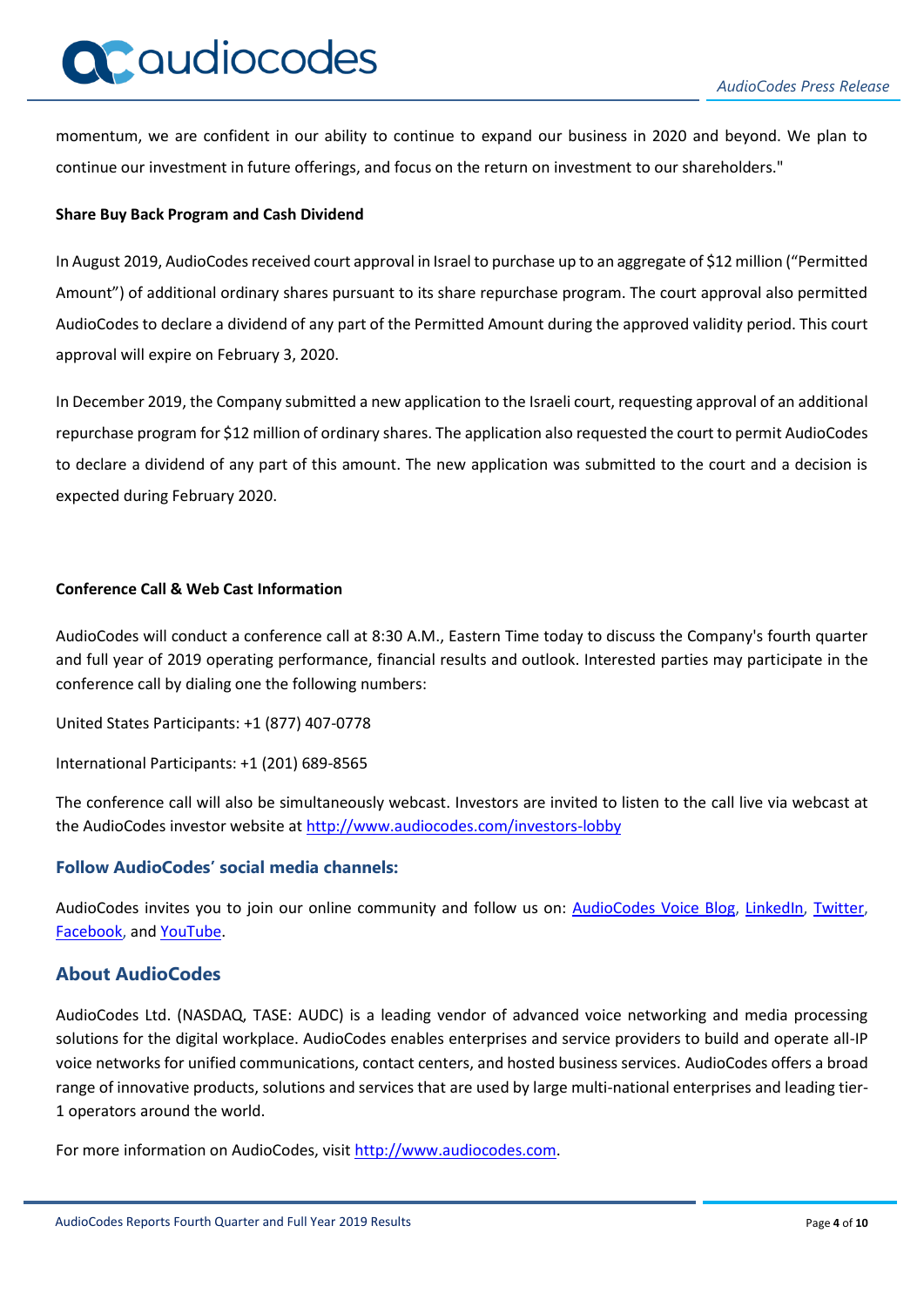

Statements concerning AudioCodes' business outlook or future economic performance; product introductions and plans and objectives related thereto; and statements concerning assumptions made or expectations as to any future events, conditions, performance or other matters, are "forward-looking statements'' as that term is defined under U.S. Federal securities laws. Forward-looking statements are subject to various risks, uncertainties and other factors that could cause actual results to differ materially from those stated in such statements. These risks, uncertainties and factors include, but are not limited to: the effect of global economic conditions in general and conditions in AudioCodes' industry and target markets in particular; shifts in supply and demand; market acceptance of new products and the demand for existing products; the impact of competitive products and pricing on AudioCodes' and its customers' products and markets; timely product and technology development, upgrades and the ability to manage changes in market conditions as needed; possible need for additional financing; the ability to satisfy covenants in the Company's loan agreements; possible disruptions from acquisitions; the ability of AudioCodes to successfully integrate the products and operations of acquired companies into AudioCodes' business; and other factors detailed in AudioCodes' filings with the U.S. Securities and Exchange Commission. AudioCodes assumes no obligation to update the information in this release.

©2020 AudioCodes Ltd. All rights reserved. AudioCodes, AC, HD VoIP, HD VoIP Sounds Better, IPmedia, Mediant, MediaPack, What's Inside Matters, OSN, SmartTAP, User Management Pack, VMAS, VoIPerfect, VoIPerfectHD, Your Gateway To VoIP, 3GX, VocaNom, AudioCodes One Voice and CloudBond are trademarks or registered trademarks of AudioCodes Limited. All other products or trademarks are property of their respective owners. Product specifications are subject to change without notice.

# Summary financial data follows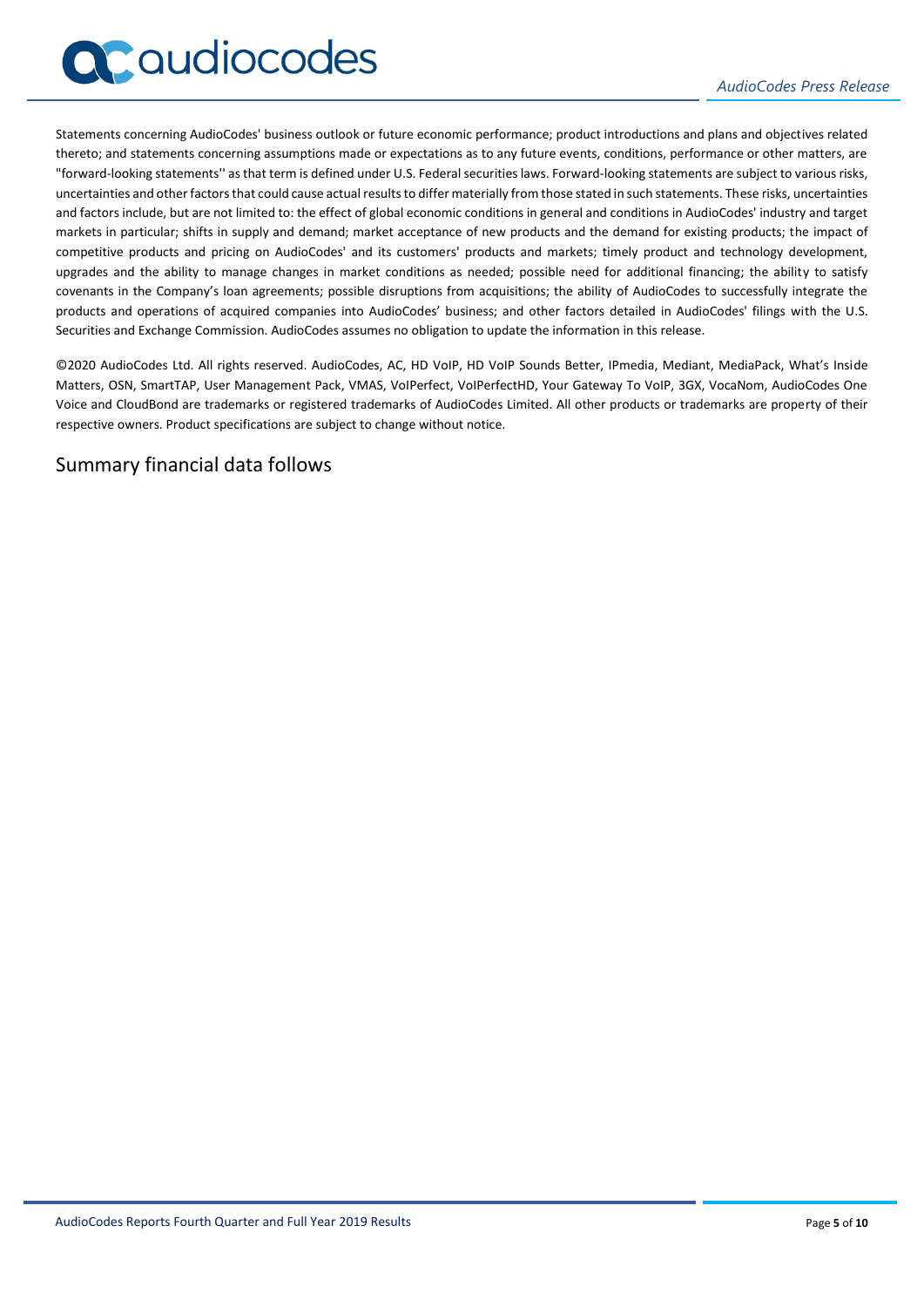# **CONDENSED CONSOLIDATED BALANCE SHEETS**

### **U.S. dollars in thousands**

| (Unaudited)<br>(Audited)<br><b>ASSETS</b><br><b>CURRENT ASSETS:</b><br>\$64,773<br>Cash and cash equivalents<br>\$31,503<br>Short-term and restricted bank deposits<br>6,416<br>12,381<br>Short-term marketable securities and accrued interest<br>19,602<br>22,279<br>Trade receivables, net<br>27,501<br>Other receivables and prepaid expenses<br>5,626<br>5,885<br>Inventories<br>22,620<br>28,275<br>132,591<br>114,270<br>Total current assets<br>LONG-TERM ASSETS:<br>\$694<br>\$1,894<br>Long-term and restricted bank deposits<br>Deferred tax assets<br>20,466<br>4,350<br>Operating lease right-of-use assets<br>29,250<br>Severance pay funds<br>19,370<br>17,518<br>69,780<br>23,762<br>Total long-term assets<br>4,392<br>3,865<br>PROPERTY AND EQUIPMENT, NET<br>37,123<br>GOODWILL, INTANGIBLE ASSETS AND OTHER, NET<br>37,475<br>\$243,886<br>\$179,372<br><b>Total assets</b><br>LIABILITIES AND SHAREHOLDERS' EQUITY<br><b>CURRENT LIABILITIES:</b><br>\$2,473<br>\$2,487<br>Current maturities of long-term bank loans<br>6,628<br>6,188<br>Trade payables<br>Other payables and accrued expenses<br>22,541<br>46,191<br>Deferred revenues<br>33,538<br>23,727<br>Short-term operating lease liabilities<br>8,579<br><b>Total current liabilities</b><br>97,409<br>54,943<br><b>LONG-TERM LIABILITIES:</b><br>\$20,313<br>\$18,728<br>Accrued severance pay<br>Long-term bank loans<br>1,200<br>3,687<br>Deferred revenues and other liabilities<br>9,831<br>7,466<br>Long-term operating lease liabilities<br>22,659<br>Total long-term liabilities<br>54,003<br>29,881<br>Total shareholders' equity<br>92,474<br>94,548<br>\$243,886<br>\$179,372<br>Total liabilities and shareholders' equity | December 31,<br>2019 | December 31,<br>2018 |  |
|------------------------------------------------------------------------------------------------------------------------------------------------------------------------------------------------------------------------------------------------------------------------------------------------------------------------------------------------------------------------------------------------------------------------------------------------------------------------------------------------------------------------------------------------------------------------------------------------------------------------------------------------------------------------------------------------------------------------------------------------------------------------------------------------------------------------------------------------------------------------------------------------------------------------------------------------------------------------------------------------------------------------------------------------------------------------------------------------------------------------------------------------------------------------------------------------------------------------------------------------------------------------------------------------------------------------------------------------------------------------------------------------------------------------------------------------------------------------------------------------------------------------------------------------------------------------------------------------------------------------------------------------------------------------------------------------------------------------|----------------------|----------------------|--|
|                                                                                                                                                                                                                                                                                                                                                                                                                                                                                                                                                                                                                                                                                                                                                                                                                                                                                                                                                                                                                                                                                                                                                                                                                                                                                                                                                                                                                                                                                                                                                                                                                                                                                                                        |                      |                      |  |
|                                                                                                                                                                                                                                                                                                                                                                                                                                                                                                                                                                                                                                                                                                                                                                                                                                                                                                                                                                                                                                                                                                                                                                                                                                                                                                                                                                                                                                                                                                                                                                                                                                                                                                                        |                      |                      |  |
|                                                                                                                                                                                                                                                                                                                                                                                                                                                                                                                                                                                                                                                                                                                                                                                                                                                                                                                                                                                                                                                                                                                                                                                                                                                                                                                                                                                                                                                                                                                                                                                                                                                                                                                        |                      |                      |  |
|                                                                                                                                                                                                                                                                                                                                                                                                                                                                                                                                                                                                                                                                                                                                                                                                                                                                                                                                                                                                                                                                                                                                                                                                                                                                                                                                                                                                                                                                                                                                                                                                                                                                                                                        |                      |                      |  |
|                                                                                                                                                                                                                                                                                                                                                                                                                                                                                                                                                                                                                                                                                                                                                                                                                                                                                                                                                                                                                                                                                                                                                                                                                                                                                                                                                                                                                                                                                                                                                                                                                                                                                                                        |                      |                      |  |
|                                                                                                                                                                                                                                                                                                                                                                                                                                                                                                                                                                                                                                                                                                                                                                                                                                                                                                                                                                                                                                                                                                                                                                                                                                                                                                                                                                                                                                                                                                                                                                                                                                                                                                                        |                      |                      |  |
|                                                                                                                                                                                                                                                                                                                                                                                                                                                                                                                                                                                                                                                                                                                                                                                                                                                                                                                                                                                                                                                                                                                                                                                                                                                                                                                                                                                                                                                                                                                                                                                                                                                                                                                        |                      |                      |  |
|                                                                                                                                                                                                                                                                                                                                                                                                                                                                                                                                                                                                                                                                                                                                                                                                                                                                                                                                                                                                                                                                                                                                                                                                                                                                                                                                                                                                                                                                                                                                                                                                                                                                                                                        |                      |                      |  |
|                                                                                                                                                                                                                                                                                                                                                                                                                                                                                                                                                                                                                                                                                                                                                                                                                                                                                                                                                                                                                                                                                                                                                                                                                                                                                                                                                                                                                                                                                                                                                                                                                                                                                                                        |                      |                      |  |
|                                                                                                                                                                                                                                                                                                                                                                                                                                                                                                                                                                                                                                                                                                                                                                                                                                                                                                                                                                                                                                                                                                                                                                                                                                                                                                                                                                                                                                                                                                                                                                                                                                                                                                                        |                      |                      |  |
|                                                                                                                                                                                                                                                                                                                                                                                                                                                                                                                                                                                                                                                                                                                                                                                                                                                                                                                                                                                                                                                                                                                                                                                                                                                                                                                                                                                                                                                                                                                                                                                                                                                                                                                        |                      |                      |  |
|                                                                                                                                                                                                                                                                                                                                                                                                                                                                                                                                                                                                                                                                                                                                                                                                                                                                                                                                                                                                                                                                                                                                                                                                                                                                                                                                                                                                                                                                                                                                                                                                                                                                                                                        |                      |                      |  |
|                                                                                                                                                                                                                                                                                                                                                                                                                                                                                                                                                                                                                                                                                                                                                                                                                                                                                                                                                                                                                                                                                                                                                                                                                                                                                                                                                                                                                                                                                                                                                                                                                                                                                                                        |                      |                      |  |
|                                                                                                                                                                                                                                                                                                                                                                                                                                                                                                                                                                                                                                                                                                                                                                                                                                                                                                                                                                                                                                                                                                                                                                                                                                                                                                                                                                                                                                                                                                                                                                                                                                                                                                                        |                      |                      |  |
|                                                                                                                                                                                                                                                                                                                                                                                                                                                                                                                                                                                                                                                                                                                                                                                                                                                                                                                                                                                                                                                                                                                                                                                                                                                                                                                                                                                                                                                                                                                                                                                                                                                                                                                        |                      |                      |  |
|                                                                                                                                                                                                                                                                                                                                                                                                                                                                                                                                                                                                                                                                                                                                                                                                                                                                                                                                                                                                                                                                                                                                                                                                                                                                                                                                                                                                                                                                                                                                                                                                                                                                                                                        |                      |                      |  |
|                                                                                                                                                                                                                                                                                                                                                                                                                                                                                                                                                                                                                                                                                                                                                                                                                                                                                                                                                                                                                                                                                                                                                                                                                                                                                                                                                                                                                                                                                                                                                                                                                                                                                                                        |                      |                      |  |
|                                                                                                                                                                                                                                                                                                                                                                                                                                                                                                                                                                                                                                                                                                                                                                                                                                                                                                                                                                                                                                                                                                                                                                                                                                                                                                                                                                                                                                                                                                                                                                                                                                                                                                                        |                      |                      |  |
|                                                                                                                                                                                                                                                                                                                                                                                                                                                                                                                                                                                                                                                                                                                                                                                                                                                                                                                                                                                                                                                                                                                                                                                                                                                                                                                                                                                                                                                                                                                                                                                                                                                                                                                        |                      |                      |  |
|                                                                                                                                                                                                                                                                                                                                                                                                                                                                                                                                                                                                                                                                                                                                                                                                                                                                                                                                                                                                                                                                                                                                                                                                                                                                                                                                                                                                                                                                                                                                                                                                                                                                                                                        |                      |                      |  |
|                                                                                                                                                                                                                                                                                                                                                                                                                                                                                                                                                                                                                                                                                                                                                                                                                                                                                                                                                                                                                                                                                                                                                                                                                                                                                                                                                                                                                                                                                                                                                                                                                                                                                                                        |                      |                      |  |
|                                                                                                                                                                                                                                                                                                                                                                                                                                                                                                                                                                                                                                                                                                                                                                                                                                                                                                                                                                                                                                                                                                                                                                                                                                                                                                                                                                                                                                                                                                                                                                                                                                                                                                                        |                      |                      |  |
|                                                                                                                                                                                                                                                                                                                                                                                                                                                                                                                                                                                                                                                                                                                                                                                                                                                                                                                                                                                                                                                                                                                                                                                                                                                                                                                                                                                                                                                                                                                                                                                                                                                                                                                        |                      |                      |  |
|                                                                                                                                                                                                                                                                                                                                                                                                                                                                                                                                                                                                                                                                                                                                                                                                                                                                                                                                                                                                                                                                                                                                                                                                                                                                                                                                                                                                                                                                                                                                                                                                                                                                                                                        |                      |                      |  |
|                                                                                                                                                                                                                                                                                                                                                                                                                                                                                                                                                                                                                                                                                                                                                                                                                                                                                                                                                                                                                                                                                                                                                                                                                                                                                                                                                                                                                                                                                                                                                                                                                                                                                                                        |                      |                      |  |
|                                                                                                                                                                                                                                                                                                                                                                                                                                                                                                                                                                                                                                                                                                                                                                                                                                                                                                                                                                                                                                                                                                                                                                                                                                                                                                                                                                                                                                                                                                                                                                                                                                                                                                                        |                      |                      |  |
|                                                                                                                                                                                                                                                                                                                                                                                                                                                                                                                                                                                                                                                                                                                                                                                                                                                                                                                                                                                                                                                                                                                                                                                                                                                                                                                                                                                                                                                                                                                                                                                                                                                                                                                        |                      |                      |  |
|                                                                                                                                                                                                                                                                                                                                                                                                                                                                                                                                                                                                                                                                                                                                                                                                                                                                                                                                                                                                                                                                                                                                                                                                                                                                                                                                                                                                                                                                                                                                                                                                                                                                                                                        |                      |                      |  |
|                                                                                                                                                                                                                                                                                                                                                                                                                                                                                                                                                                                                                                                                                                                                                                                                                                                                                                                                                                                                                                                                                                                                                                                                                                                                                                                                                                                                                                                                                                                                                                                                                                                                                                                        |                      |                      |  |
|                                                                                                                                                                                                                                                                                                                                                                                                                                                                                                                                                                                                                                                                                                                                                                                                                                                                                                                                                                                                                                                                                                                                                                                                                                                                                                                                                                                                                                                                                                                                                                                                                                                                                                                        |                      |                      |  |
|                                                                                                                                                                                                                                                                                                                                                                                                                                                                                                                                                                                                                                                                                                                                                                                                                                                                                                                                                                                                                                                                                                                                                                                                                                                                                                                                                                                                                                                                                                                                                                                                                                                                                                                        |                      |                      |  |
|                                                                                                                                                                                                                                                                                                                                                                                                                                                                                                                                                                                                                                                                                                                                                                                                                                                                                                                                                                                                                                                                                                                                                                                                                                                                                                                                                                                                                                                                                                                                                                                                                                                                                                                        |                      |                      |  |
|                                                                                                                                                                                                                                                                                                                                                                                                                                                                                                                                                                                                                                                                                                                                                                                                                                                                                                                                                                                                                                                                                                                                                                                                                                                                                                                                                                                                                                                                                                                                                                                                                                                                                                                        |                      |                      |  |
|                                                                                                                                                                                                                                                                                                                                                                                                                                                                                                                                                                                                                                                                                                                                                                                                                                                                                                                                                                                                                                                                                                                                                                                                                                                                                                                                                                                                                                                                                                                                                                                                                                                                                                                        |                      |                      |  |
|                                                                                                                                                                                                                                                                                                                                                                                                                                                                                                                                                                                                                                                                                                                                                                                                                                                                                                                                                                                                                                                                                                                                                                                                                                                                                                                                                                                                                                                                                                                                                                                                                                                                                                                        |                      |                      |  |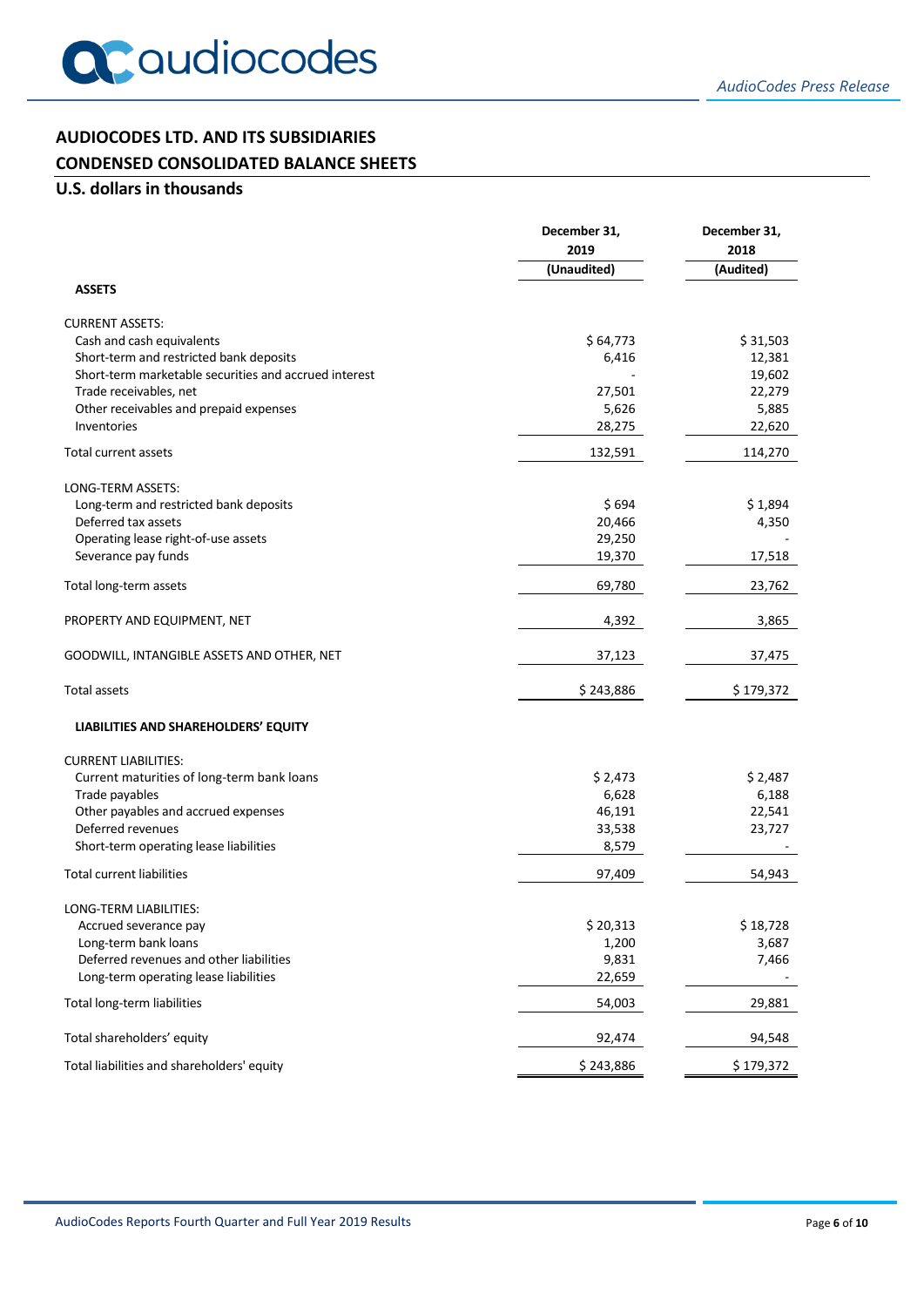

#### **CONDENSED CONSOLIDATED STATEMENTS OF OPERATIONS**

# **U.S. dollars in thousands, except share and per share data**

|                                                             | Year ended<br>December 31, |           | Three months ended<br>December 31, |          |
|-------------------------------------------------------------|----------------------------|-----------|------------------------------------|----------|
|                                                             | 2019                       | 2018      | 2019                               | 2018     |
|                                                             | (Unaudited)                | (Audited) | (Unaudited)                        |          |
| Revenues:                                                   |                            |           |                                    |          |
| Products                                                    | \$135,646                  | \$119,887 | \$35,271                           | \$30,650 |
| Services                                                    | 64,641                     | 56,336    | 17,526                             | 15,127   |
| <b>Total Revenues</b>                                       | 200,287                    | 176,223   | 52,797                             | 45,777   |
| Cost of revenues:                                           |                            |           |                                    |          |
| Products                                                    | 59,022                     | 51,878    | 15,340                             | 13,450   |
| <b>Services</b>                                             | 14,129                     | 13,739    | 3,215                              | 3,668    |
| Expense related to royalty buyout agreement with<br>the IIA | 32,178                     |           | 32,178                             |          |
| <b>Total Cost of revenues</b>                               | 105,329                    | 65,617    | 50,733                             | 17,118   |
| Gross profit                                                | 94,958                     | 110,606   | 2,064                              | 28,659   |
|                                                             |                            |           |                                    |          |
| Operating expenses:                                         |                            |           |                                    |          |
| Research and development, net                               | 41,199                     | 34,661    | 10,941                             | 9,035    |
| Selling and marketing                                       | 51,535                     | 49,335    | 13,650                             | 11,958   |
| General and administrative                                  | 11,778                     | 10,251    | 3,424                              | 2,538    |
| Total operating expenses                                    | 104,512                    | 94,247    | 28,015                             | 23,531   |
| Operating income (loss)                                     | (9, 554)                   | 16,359    | (25, 951)                          | 5,128    |
| Financial income (expenses), net                            | (1,761)                    | 228       | 231                                | 42       |
| Income (loss) before taxes on income                        | (11, 315)                  | 16,587    | (25, 720)                          | 5,170    |
| Tax benefit (taxes on income)                               | 15,292                     | (3,094)   | 17,487                             | (640)    |
| Net income (loss)                                           | \$3,977                    | \$13,493  | \$ (8, 233)                        | \$4,530  |
|                                                             |                            |           |                                    |          |
| Basic net earnings (loss) per share                         | \$0.14                     | \$0.47    | \$ (0.28)                          | \$0.16   |
| Diluted net earnings (loss) per share                       | \$0.13                     | \$0.45    | \$ (0.28)                          | \$0.15   |
|                                                             |                            |           |                                    |          |
| Weighted average number of shares used in                   |                            |           |                                    |          |
| computing basic net earnings (loss) per share (in           |                            |           |                                    |          |
| thousands)                                                  | 29,252                     | 28,928    | 29,423                             | 29,147   |
| Weighted average number of shares used in                   |                            |           |                                    |          |
| computing diluted net earnings (loss) per share (in         |                            |           |                                    |          |
| thousands)                                                  | 30,800                     | 30,220    | 29,423                             | 30,525   |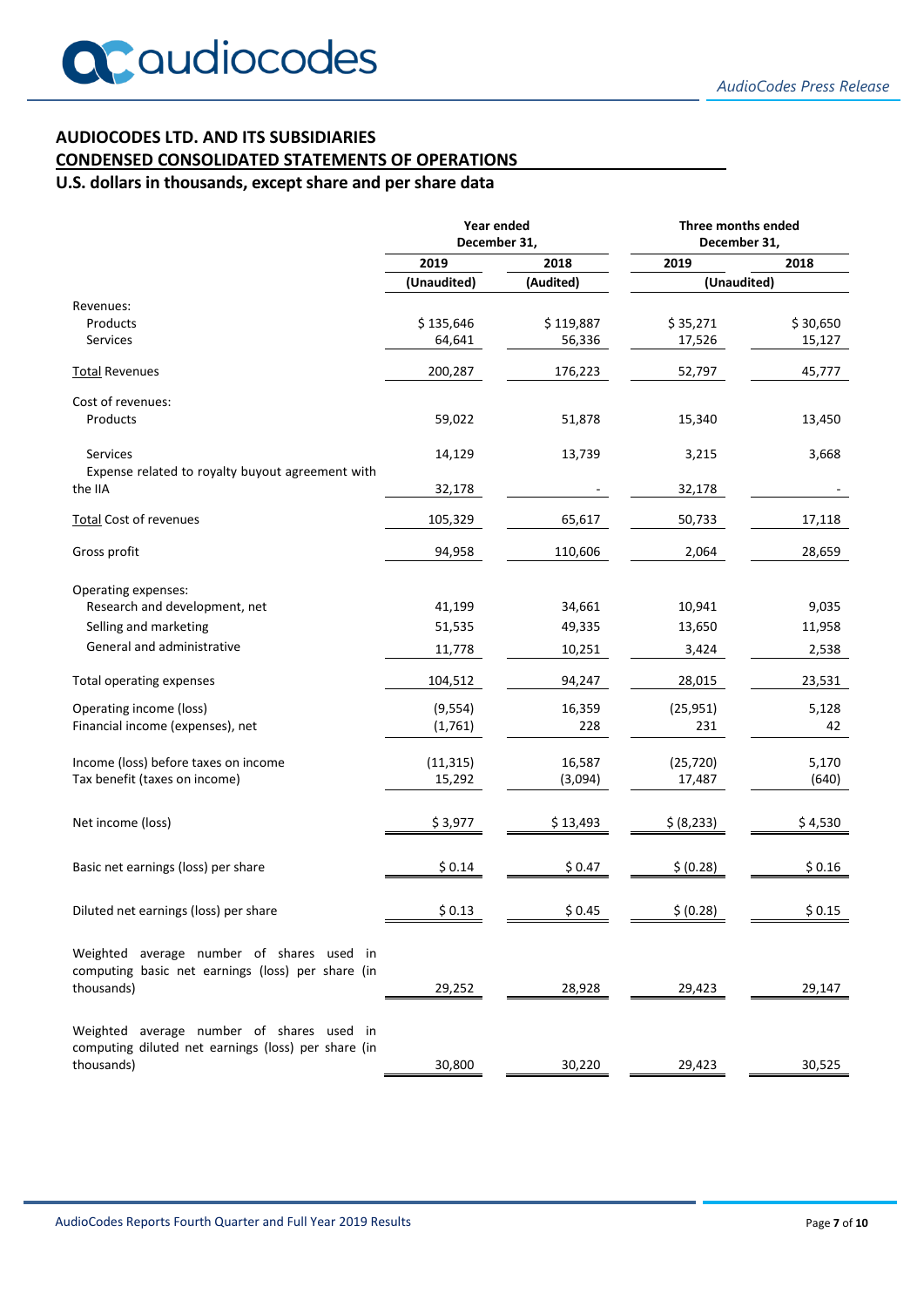# **RECONCILIATION OF GAAP NET INCOME (LOSS) TO NON-GAAP NET INCOME**

### **U.S. dollars in thousands, except per share data**

|                                                      | Year ended<br>December 31, |           | Three months ended<br>December 31, |         |
|------------------------------------------------------|----------------------------|-----------|------------------------------------|---------|
|                                                      | 2019                       | 2018      | 2019                               | 2018    |
|                                                      | (Unaudited)                | (Audited) | (Unaudited)                        |         |
|                                                      |                            |           |                                    |         |
| GAAP net income (loss)                               | \$3,977                    | \$13,493  | \$ (8, 233)                        | \$4,530 |
| GAAP net earnings (loss) per share                   | \$0.13                     | \$0.45    | \$ (0.28)                          | \$0.15  |
| Cost of revenues:                                    |                            |           |                                    |         |
| Share-based compensation (1)                         | 183                        | 186       | 62                                 | 48      |
| Amortization expenses (2)                            | 272                        | 667       | 68                                 | 145     |
| Expense related to royalty buyout agreement with the |                            |           |                                    |         |
| IIA(3)                                               | 32,178                     |           | 32,178                             |         |
|                                                      | 32,633                     | 853       | 32,308                             | 193     |
| Research and development, net:                       |                            |           |                                    |         |
| Share-based compensation (1)                         | 937                        | 651       | 289                                | 206     |
| Selling and marketing:                               |                            |           |                                    |         |
| Share-based compensation (1)                         | 2,171                      | 1,238     | 811                                | 377     |
| Amortization expenses (2)                            | 60                         | 60        | 15                                 | 15      |
|                                                      | 2,231                      | 1,298     | 826                                | 392     |
| General and administrative:                          |                            |           |                                    |         |
| Share-based compensation (1)                         | 2,001                      | 1,212     | 797                                | 358     |
| Revaluation of earn-out liability (4)                | (23)                       | 200       |                                    |         |
|                                                      | 1,978                      | 1,412     | 797                                | 358     |
| Financial expenses:                                  |                            |           |                                    |         |
| Exchange rate differences (5)                        | 2,172                      |           | (158)                              |         |
| Income taxes:                                        |                            |           |                                    |         |
| Deferred tax (6)                                     | (16,099)                   | 2,334     | (17, 731)                          | 582     |
| Non-GAAP net income                                  | \$27,829                   | \$20,041  | \$8,098                            | \$6,261 |
| Non-GAAP diluted net earnings per share              | \$0.89                     | \$0.65    | \$0.26                             | \$0.20  |
|                                                      |                            |           |                                    |         |

(1) Share-based compensation expenses related to options and restricted share units granted to employees and others.

(2) Amortization of intangible assets related to the acquisitions of Mailvision and Active Communications Europe assets.

(3) Expense related to royalty buyout agreement with the IIA.

(4) Expenses or income related to revaluation of an earn-out liability in connection with the acquisition of Active Communications Europe.

(5) Financial income or expenses related to exchange rate differences in connection with revaluation of assets and liabilities in non-dollar denominated currencies.

(6) Non-cash deferred tax expenses (benefit).

**Note:** Non-GAAP measures should be considered in addition to, and not as a substitute for, the results prepared in accordance with GAAP. The Company believes that non-GAAP information is useful because it can enhance the understanding of its ongoing economic performance and therefore uses internally this non-GAAP information to evaluate and manage its operations. The Company has chosen to provide this information to investors to enable them to perform comparisons of operating results in a manner similar to how the Company analyzes its operating results and because many comparable companies report this type of information.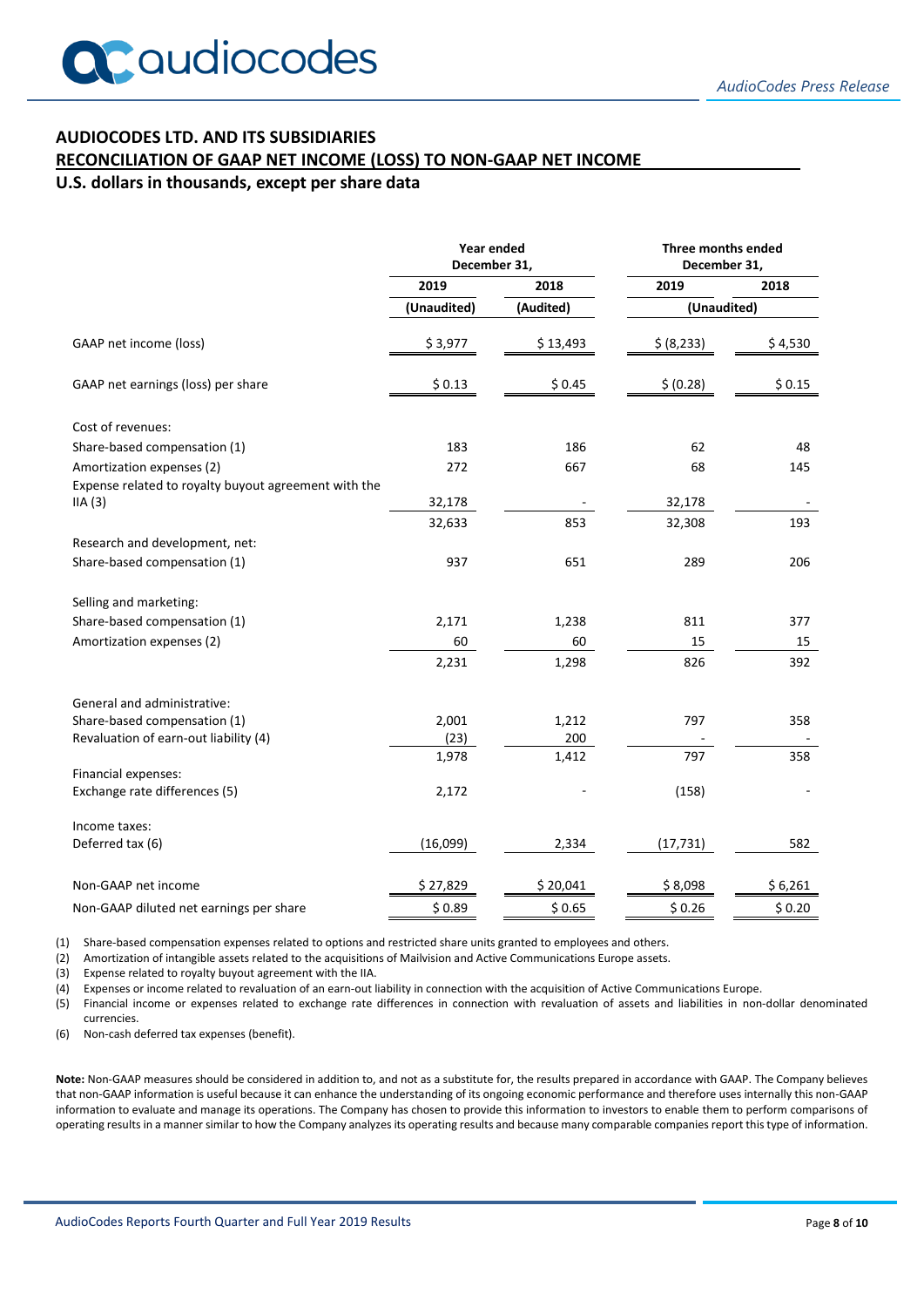# **CONDENSED CONSOLIDATED STATEMENTS OF CASH FLOWS**

# **U.S. dollars in thousands**

|                                                                                                              | Year ended   |           | Three months ended |          |
|--------------------------------------------------------------------------------------------------------------|--------------|-----------|--------------------|----------|
|                                                                                                              | December 31, |           | December 31.       |          |
|                                                                                                              | 2019         | 2018      | 2019               | 2018     |
|                                                                                                              | (Unaudited)  | (Audited) | (Unaudited)        |          |
| Cash flows from operating activities:                                                                        |              |           |                    |          |
| Net income (loss)                                                                                            | \$3,977      | \$13,493  | \$ (8, 233)        | \$4,530  |
| Adjustments required to reconcile net income (loss) to<br>net cash provided by operating activities:         |              |           |                    |          |
| Depreciation and amortization                                                                                | 2,044        | 2,309     | 522                | 643      |
| Amortization of marketable securities premiums and<br>accretion of discounts, net                            | 79           | 353       |                    | 82       |
| Increase (decrease) in accrued severance pay, net                                                            | (267)        | 120       | (391)              | 77       |
| Share-based compensation expenses                                                                            | 5,292        | 3,287     | 1,959              | 989      |
| Decrease (increase) in deferred tax assets, net                                                              | (16, 282)    | 2,251     | (17, 763)          | 562      |
| Decrease (increase) in accrued interest and exchange rate<br>effect of loans, marketable securities and bank |              |           |                    |          |
| deposits                                                                                                     | 140          | (32)      | 20                 | 47       |
| Changes in operating leases, net                                                                             | 1,988        |           | 1,603              |          |
| Decrease (increase) in trade receivables, net                                                                | (5,609)      | 2,979     | (3,603)            | 7,374    |
| Decrease (increase) in other receivables and prepaid                                                         |              |           |                    |          |
| expenses                                                                                                     | 143          | (330)     | (339)              | 2,803    |
| Decrease (Increase) in inventories                                                                           | (5,809)      | (6,991)   | 1,868              | (1, 491) |
| Increase (decrease) in trade payables                                                                        | 440          | 549       | (1, 191)           | (439)    |
| Increase (decrease) in other payables and accrued<br>expenses                                                | 24,691       | (835)     | 23,267             | (3,596)  |
| Increase in deferred revenues                                                                                | 12,342       | 8,427     | 4,694              | 35       |
|                                                                                                              |              |           |                    |          |
| Net cash provided by operating activities                                                                    | 23,169       | 25,580    | 2,413              | 11,616   |
| Cash flows from investing activities:                                                                        |              |           |                    |          |
| Investment in short-term deposits                                                                            |              | (8, 436)  |                    | (4,936)  |
| Proceeds from short-term deposits                                                                            | 10,962       |           |                    |          |
| Proceeds from long-term deposits                                                                             | 1,200        | 1,107     | 300                | 300      |
| Proceeds from redemption of marketable securities                                                            | 29,413       | 7,577     | 10,028             | 6,000    |
| Purchase of marketable securities                                                                            | (10, 025)    |           | (19)               |          |
| Purchase of property and equipment                                                                           | (1,949)      | (1, 340)  | (273)              | (362)    |
| Net cash provided by (used in) investing activities                                                          | 29,601       | (1,092)   | 10,036             | 1,002    |